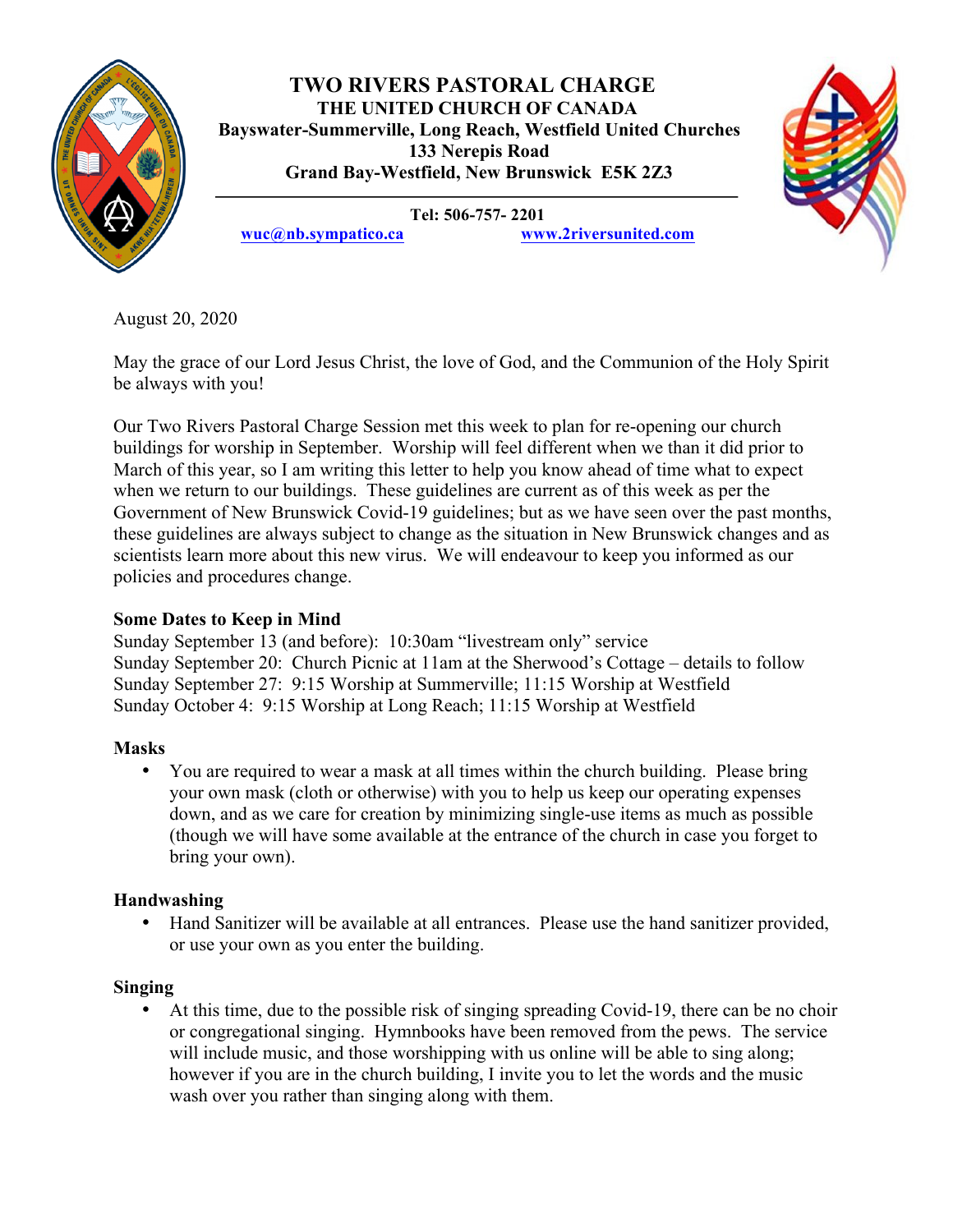## **Physical Distancing**

- Please be aware of the space around you, and maintain physical distance between you and others at all times, both inside and outside the building.
- The Greeters will instruct you where to sit seating will generally begin from the front of the sanctuary, and "bubbles" will be seated 1m apart (every  $2<sup>nd</sup>$  pew, with 1m between "bubbles"). Please bring your coat and any other belongings with you to your seat.
- If at all possible, please arrive at the church along with those who are in your "family and close friends bubble" – you may want to arrange to meet in the parking lot if you are coming from separate households. This will make it much easier for our Greeters to be able to seat bubbles together.
- No hugs, handshakes, or high-fives at this time. I invite you to be creative in greeting your neighbours – a wave, a peace sign, or a bow/curtsey may be the way to go!
- I won't be greeting at the back of the church due to space limitations weather permitting, I will be outside (mask on) to greet you after the service.

## **Screening and Contact Tracing**

- The Greeters will ask you some Covid-19 screening questions when you arrive. You will also be asked to provide your name and phone number or e-mail address (one per household), in case there is a case of Covid-19 and Public Health needs to do contact tracing. This information will be kept in a secure place and shredded after 21 days.
- Because it will take longer to get in to the building, you may want to consider arriving a bit earlier than you normally would.

### **Washrooms**

• Our washrooms will be available and cleaned regularly, but please be aware that they can't be cleaned after each user.

### **Food**

• At this time, we can't serve food or beverages. This means that there will be no "coffee hour" after our Sunday service, or receptions after weddings or funerals.

# **Offering Plates**

- The offering plates will not be passed from person-to-person. They will be available on a table by the entrance – you are invited to place your offering in the plate when you arrive or when you leave.
- This is a very good time to consider moving your offering to PAR (Pre-Authorized Remittance) to minimize the risk to those who count the offering each week.

# **Online Streaming**

- Due to the above restrictions as well as individual health risks, not all members of our congregation will be able to attend services in-person. Because of this, services will continue to be livestreamed from Westfield United Church on the Two Rivers Pastoral Charge Facebook Page. The service streaming time will therefore change from 10:30 to 11:15am as of September 27.
- When attending a service in-person at Westfield United, please be aware that you may appear in this livestream.